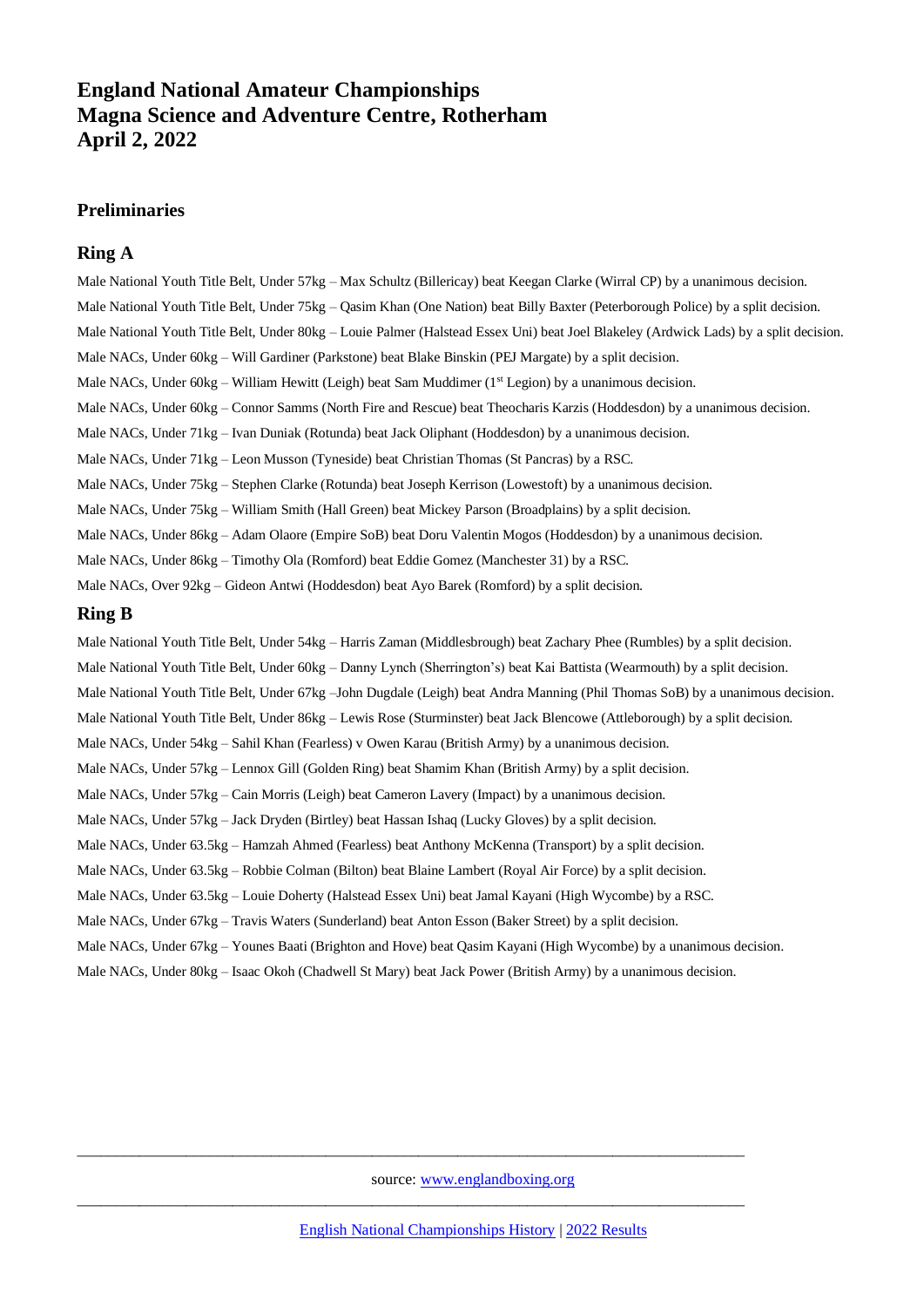## **England National Amateur Championships University of East London's SportsDock, London April 9, 2022**

#### **Quarterfinals**

#### **Ring A**

Male NACs, Under 48kg – Reece Redshaw (Phil Thomas) beat Bilal Siddique (Karmand) by a split decision. Male NACs, Under 54kg – Sahil Khan (Fearless) beat Reegan Jackson-Smith (Halstead Essex Uni) by a unanimous decision. Male NACs, Under 54kg – Darren Bailey (Dagenham) beat Satpal Singh Bahra (One Nation) by a unanimous decision. Male NACs, Under 54kg – Louis Small (Fareham) beat Imad Naseeb (Next Generation) by a unanimous decision. Male NACs, Under 54kg – Shaun Huddart (Birtley) beat Kyle Quinn (Hoddesdon) by a unanimous decision. Male NACs, Under 57kg – Cain Morris (Leigh) beat Taylor Jackson-Smith (Halstead Essex Uni) by a RSC. Male NACs, Under 57kg – Edward Hardy (Highfields) beat John O'Meara (Dale Youth) by a split decision. Male NACs, Under 57kg – Jack Turner (Croxteth) beat Lennox Gill (Golden Ring) by a RSC. Male NACs, Under 57kg – Jack Dryden (Birtley) beat Billy Adams (Dagenham) by a unanimous decision. Female NACs, Under 63kg – Xian Blackman-Price (Lord Mountbatten) beat Amber Dennis (Lambton Street) by a split decision. Female NACs, Under 63kg – Sacha Hickey (Peacock) beat Sabrina Faizal (Bicester) by a unanimous decision. Male NACs, Under 63.5kg – Tom Frame (Jersey Leonis) beat Keelan McFadden (Brighton and Hove) by a split decision. Male NACs, Under 63.5kg – Mitchell Asare (White Hart Lane) beat Hamzah Ahmed (Fearless) by a split decision. Male NACs, Under 63.5kg – Robbie Colman (Bilton) beat Jay Bunclark (Ingle's) by a unanimous decision. Female NACs, Under 70kg – Ileana Ingram (Aston) beat Leah Davies (Crowle) by a RSC. Female NACs, Under 70kg – Sophie Colebourn (Royal Navy) beat Patricia Mbata (Finchley) by a split decision. Male NACs, Under 75kg – Dan Toward (Birtley) beat Stephen Clarke (Rotunda) by a unanimous decision. Male NACs, Under 75kg – Lloyd Farrington (Panthers) beat Angelo Wade (Sandygate) by a unanimous decision. Male NACs, Under 75kg – Will Smith (Hall Green) beat Brad Axe (RAF) by a unanimous decision. Male NACs, Under 75kg – Jimmy Sains (Repton) beat Owen Edwards (Goole) by a unanimous decision. Male NACs, Under 80kg – Isaac Okoh (Chadwell St Mary) beat Liam Forrest (Moulsecoomb) by a unanimous decision. Male NACs, Under 80kg – Jordan Sherriff (Bulkington) beat Curtis Fitzsimmons (Middleton Select) by a split decision. Male NACs, Under 80kg – Callum Sweeney (Brandon) beat Sean Headon (No Limits) by a unanimous decision. Male NACs, Over 92kg – Gideon Antwi (Hoddesdon) beat Courtney Bennett (Royal Resistance) by a split decision. Male NACs, Over 92kg – George Howden (Linacre Lane) beat Peter Naylor (Rourkey's) by a split decision. Male NACs, Over 92kg – Harvey Dykes (Hillcrest) beat William Howe (Headland) by a unanimous decision. Male NACs, Over 92kg – Ike Ogbo (Border City) beat Daniel James (Bakehouse) by a split decision.

## Male NACs, Under 92kg – Thomas Pogson (Skegness) beat Jack Bannister (Baker Street) by a split decision.

#### **Ring B**

Female NACs, Under 54kg – Megan Morris (St Ives) beat Jay Dujon (Repton) by a unanimous decision. Female NACs, Under 54kg – Jade Ashmore (Chesterfield) beat Ceri-Anne Casey (O'Dell's) by a RSC. Female NACs, Under 54kg – Holly Heffron (Hall Green) beat Lily Devlin (Army) by a unanimous decision. Female NACs, Under 57kg – Keeley Austerfield (Army) beat Eleanor Boutell (Barnsley Star) by a unanimous decision. Female NACs, Under 57kg – Elise Glynn (West Warwicks) beat Naomi Kalu (Oldham) by a split decision. Female NACs, Under 57kg – Mala Misthry (Churchill's) beat Cali Bushell (Jersey Leonis) by a split decision. Female NACs, Under 60kg – Vivien Parsons (Afewee) beat Katie Flynn (West Wirral) by a unanimous decision. Female NACs, Under 60kg – Lucy Kings-Wheatley (Acocks Green) beat Jade Burden (Manx) by a unanimous decision.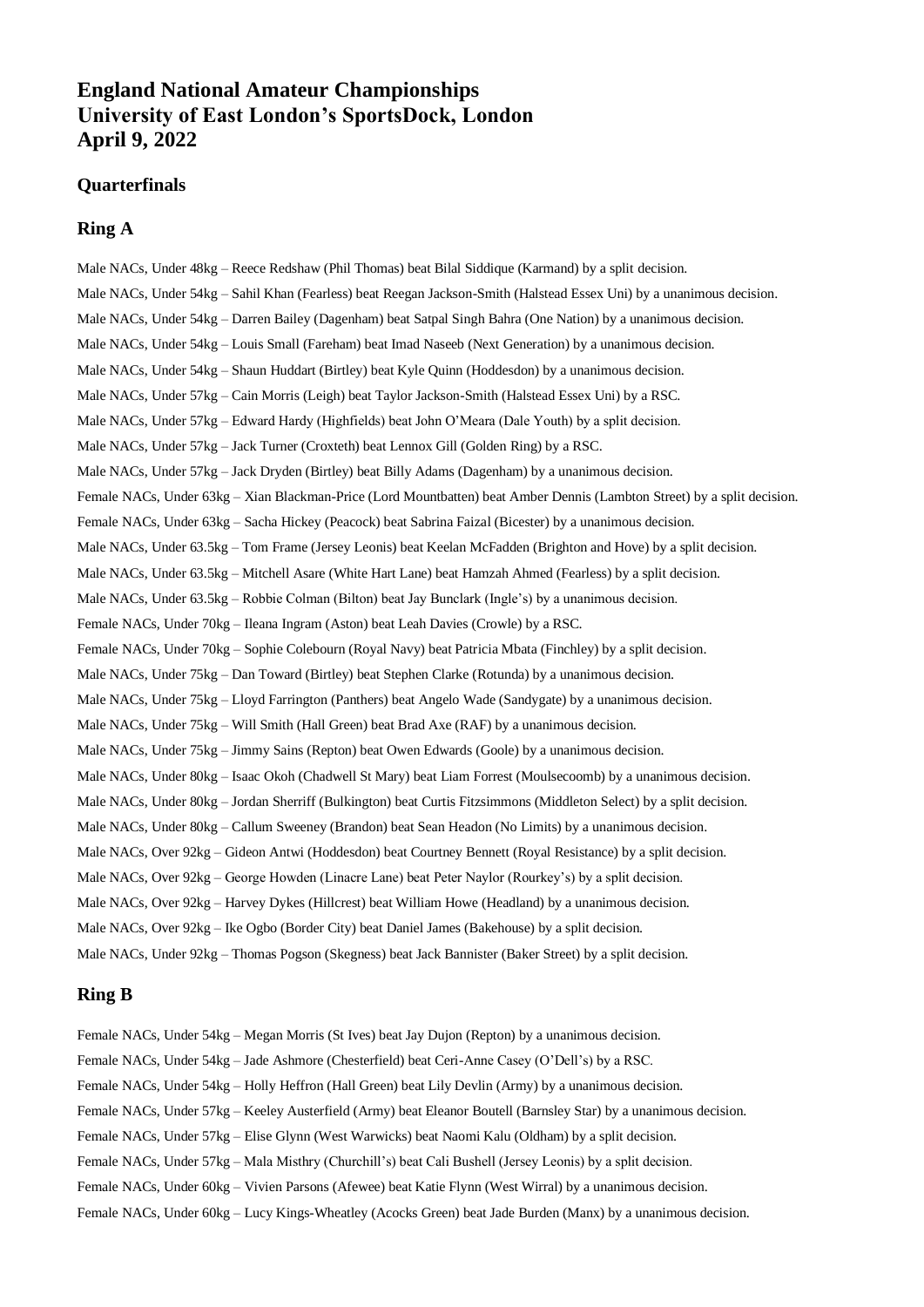Male NACs, Under 60kg – Codie Smith (Hull BC) beat Jamie Devine (No Limits) by a split decision. Male NACs, Under 60kg – Will Gardiner (Parkstone) beat Lewis Harvey (Army) by a split decision. Male NACs, Under 60kg – Connor Samms (North Fire and Rescue) beat Gulraj Powar (Wolverhampton) by a split decision. Male NACs, Under 60kg – Giorgio Visioli (Repton) beat William Hewitt (Leigh) by a split decision. Female NACs, Under 66kg – Dionne Burman (Braunstone) beat Maisie Hodkinson (Boarshaw) by a RSC. Female NACs, Under 66kg – Terri Stewart (Army) beat Hannah Shield (Birtley) by a unanimous decision. Female NACs, Under 66kg – Lucy Kisielewska (Army) beat Katie Grover (Rumbles) by a unanimous decision. Male NACs, Under 67kg – Patrick Hewitt (Leigh) beat Travis Waters (Sunderland) by a RSCI. Male NACs, Under 67kg – Huey Malone (Christ The King) beat Odel Kamara (Salisbury) by a DSQ. Male NACs, Under 67kg – Jordan Shaw (Army) beat Billy Hughes (Rourkey's) by a split decision. Male NACs, Under 67kg – Cameron McKay (White Hart Lane) beat Younes Baati (Brighton and Hove) by a split decision. Male NACs, Under 71kg – Zachary Evans (Priory Park) beat Peter Nevison (Army) by a unanimous decision. Male NACs, Under 71kg – Ted Jackson (St Paul's) beat Aeron Maddocks (Hamer) by a split decision. Male NACs, Under 71kg – Joel Bartell (Guildford) beat Leon Musson (Tyneside) by a unanimous decision. Male NACs, Under 71kg – Ivan Duniak (Rotunda) beat Billy Le Poullain (Amalgamated) beat by a split decision. Male NACs, Under 86kg – Adam Olaore (Empire SoB) beat Ste Ferguson (Marybone) by a RSC. Male NACs, Under 86kg – Teagn Stott (Sheffield BC) beat Jake Sumner (Sudbury) by a unanimous decision. Male NACs, Under 86kg – Timothy Ola (Romford) beat Aaron Nicely (Triumph) by a unanimous decision. Male NACs, Under 86kg – Ben Andrews (Torbay) beat Chidi Amanwa (Britania) by a split decision. Male NACs, Under 92kg – Jack Daly (ELBA) beat Cavan O'Brien (Camp Detox) by a unanimous decision.

Male NACs, Under 92kg – Iman Zahmatkesh (Heart of Portsmouth) beat Jack Hindmarch (Army) by a unanimous decision.

source: [www.englandboxing.org](http://www.englandboxing.org/)

\_\_\_\_\_\_\_\_\_\_\_\_\_\_\_\_\_\_\_\_\_\_\_\_\_\_\_\_\_\_\_\_\_\_\_\_\_\_\_\_\_\_\_\_\_\_\_\_\_\_\_\_\_\_\_\_\_\_\_\_\_\_\_\_\_\_\_\_\_\_\_\_\_\_\_\_\_\_\_\_\_\_\_\_\_\_

\_\_\_\_\_\_\_\_\_\_\_\_\_\_\_\_\_\_\_\_\_\_\_\_\_\_\_\_\_\_\_\_\_\_\_\_\_\_\_\_\_\_\_\_\_\_\_\_\_\_\_\_\_\_\_\_\_\_\_\_\_\_\_\_\_\_\_\_\_\_\_\_\_\_\_\_\_\_\_\_\_\_\_\_\_\_

[English National Championships History](http://amateur-boxing.strefa.pl/Nationalchamps/England.html) | 2022 [Results](http://amateur-boxing.strefa.pl/2022Results.html)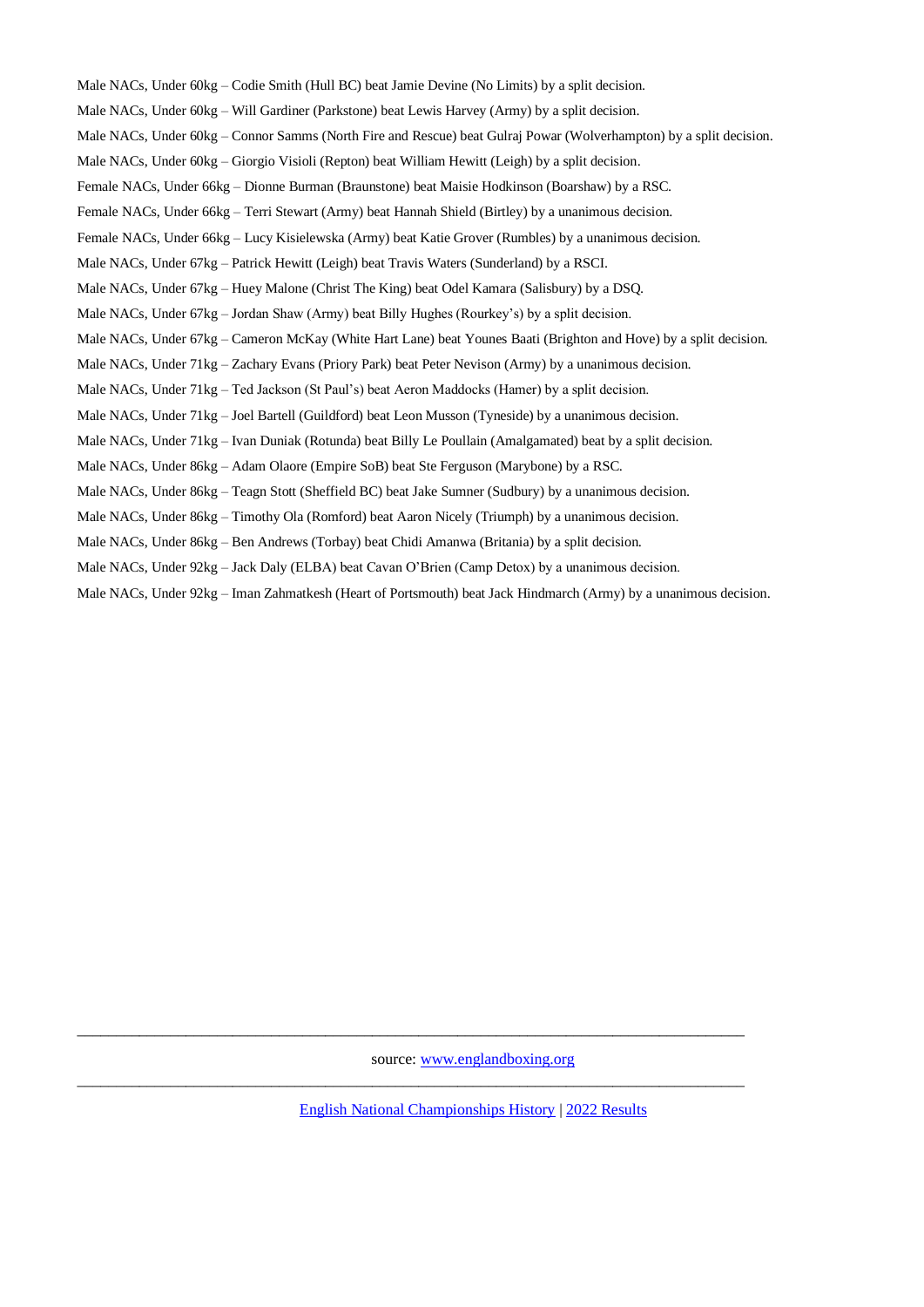# **England National Amateur Championships University of East London's SportsDock, London April 10, 2022**

#### **Semifinals**

### **Ring A**

Female NACs, Under 50kg – Savannah Stubley (Empire) beat Millie Symons (St Ives) by a unanimous decision. Female NACs, Under 50kg – Terri Naylor (Fight For Peace) beat Tayla Rushton (Box Smart Elite) by a unanimous decision. Male NACs, Under 48kg –Ellis Trowbridge (Hoddesdon) beat Ben Litwin (Turner's) by a unanimous decision. Male NACs, Under 48kg – Ibrahim Kola (Metro) beat Reece Readshaw (Phil Thomas) by a split decision. Male NACs, Under 51kg – Hamza Uddin (Fearless) beat Mykyle Ahmed (Manor) by a unanimous decision. Male NACs, Under 51kg – Thom Marley (Lambton Street) beat Josh Millington (Army) by a split decision. Male NACs, Under 54kg – Darren Bailey (Dagenham) beat Sahil Khan (Fearless) by a split decision. Male NACs, Under 54kg – Shaun Huddart (Birtley) beat Louis Small (Fareham) by a split decision. Male NACs, Under 57kg – Jack Dryden (Birtley) beat Cain Morris (Leigh) by a unanimous decision. Female NACs, Under 63kg – Sarah Dunne (Metro) beat Xian Blackman-Price (Lord Mountbatten) by a unanimous decision. Female NACs, Under 63kg – Sacha Hickey (Peacock) beat Harli Whitwell (St Ives) by a unanimous decision. Male NACs, Under 63.5kg – Mitchell Asare (White Hart Lane) beat Tom Frame (Jersey Leonis) by a unanimous decision. Male NACs, Under 63.5kg – Louie Doherty (Halstead Essex Uni) beat Robbie Colman (Bilton) by a split decision. Male NACs, Under 70kg – Cindy Ngamba (Halliwell) beat Ileana Ingram (Aston) by a RSC. Male NACs, Under 70kg – Omarah Taylor (Box Smart Elite) beat Sophie Colebourn (Royal Navy) by a unanimous decision. Male NACs, Under 75kg – Dan Toward (Birtley) beat Lloyd Farrington (Panthers) by a unanimous decision. Male NACs, Under 75kg – Jimmy Sains (Repton) beat William Smith (Hall Green) by a unanimous decision. Male NACs, Under 80kg – Isaac Okoh (Chadwell St Mary) beat Jordan Sherriff (Bulkington) by a unanimous decision. Male NACs, Under 80kg – Oladimeji Shittu (Five Star) beat Callum Sweeney (Brandon) by a unanimous decision. Male NACs, Over 92kg – Harvey Dykes (Hillcrest) beat Ike Ogbo (Border City) by a unanimous decision.

## **Ring B**

Female NACs, Under 48kg – Kelsey Oakley (Priory Park) beat Seema Aggerwal (Repton) by a unanimous decision. Female NACs, Under 48kg – Ella Harris (London Community Boxing) beat Zara Johnson (Natural Progression) beat by a RSC. Female NACs, Under 52kg – Seul Bee Lee (Met Police) beat Rhea Kanu (Kirkdale) by a split decision. Female NACs, Under 54kg – Megan Morris (St Ives) beat Britney Walker (Royal Navy) by a unanimous decision. Female NACs, Under 54kg – Holly Heffron (Hall Green) beat Jade Ashmore (Chesterfield) by a split decision. Female NACs, Under 57kg – Elise Glynn (West Warwicks) beat Mala Mishtry (Churchill's) by a unanimous decision. Female NACs, Under 60kg – Vivien Parsons (Afewee) beat Michelle Cox (Premier Boxing) by a split decision. Male NACs, Under 60kg – Codie Smith (Hull BC) beat Will Gardiner (Parkstone) by a unanimous decision. Male NACs, Under 60kg – Giorgio Visioli (Repton) beat Cnnor Samms (North Fire and Rescue) by a unanimous decision. Female NACs, Under 66kg – Dionne Burman (Braunstone) beat Jem Campbell (Islington) by a unanimous decision. Female NACs, Under 66kg – Lucy Kisielewska (Army) beat Terri Stewart (Army) by a split decision. Male NACs, Under 67kg – Cameron McKay (White Hart Lane) beat Jordan Shaw (Army) by a unanimous decision. Male NACs, Under 71kg – Ivan Duniak (Rotunda) beat Zachary Evans (Priory Park) by a unanimous decision. Male NACs, Under 71kg – Ted Jackson (St Paul's) beat Joe Bartell (Guildford) by a split decision. Male NACs, Under 86kg – Teagn Stott (Sheffield BC) beat Adam Olaore (Empire SoB) by a split decision. Male NACs, Under 86kg – Ben Andrews (Torbay) beat Timothy Ola (Romford) by a RSC. Male NACs, Under 92kg – Patrick Brown (Moss Side Fire) beat Jack Daly (ELBA) by a unanimous decision. Male NACs, Under 92kg – Iman Zahmatkesh (Heart of Portsmouth) beat Thomas Pogson (Skegness) by a unanimous decision.

\_\_\_\_\_\_\_\_\_\_\_\_\_\_\_\_\_\_\_\_\_\_\_\_\_\_\_\_\_\_\_\_\_\_\_\_\_\_\_\_\_\_\_\_\_\_\_\_\_\_\_\_\_\_\_\_\_\_\_\_\_\_\_\_\_\_\_\_\_\_\_\_\_\_\_\_\_\_\_\_\_\_\_\_\_\_

\_\_\_\_\_\_\_\_\_\_\_\_\_\_\_\_\_\_\_\_\_\_\_\_\_\_\_\_\_\_\_\_\_\_\_\_\_\_\_\_\_\_\_\_\_\_\_\_\_\_\_\_\_\_\_\_\_\_\_\_\_\_\_\_\_\_\_\_\_\_\_\_\_\_\_\_\_\_\_\_\_\_\_\_\_\_

source: [www.englandboxing.org](http://www.englandboxing.org/)